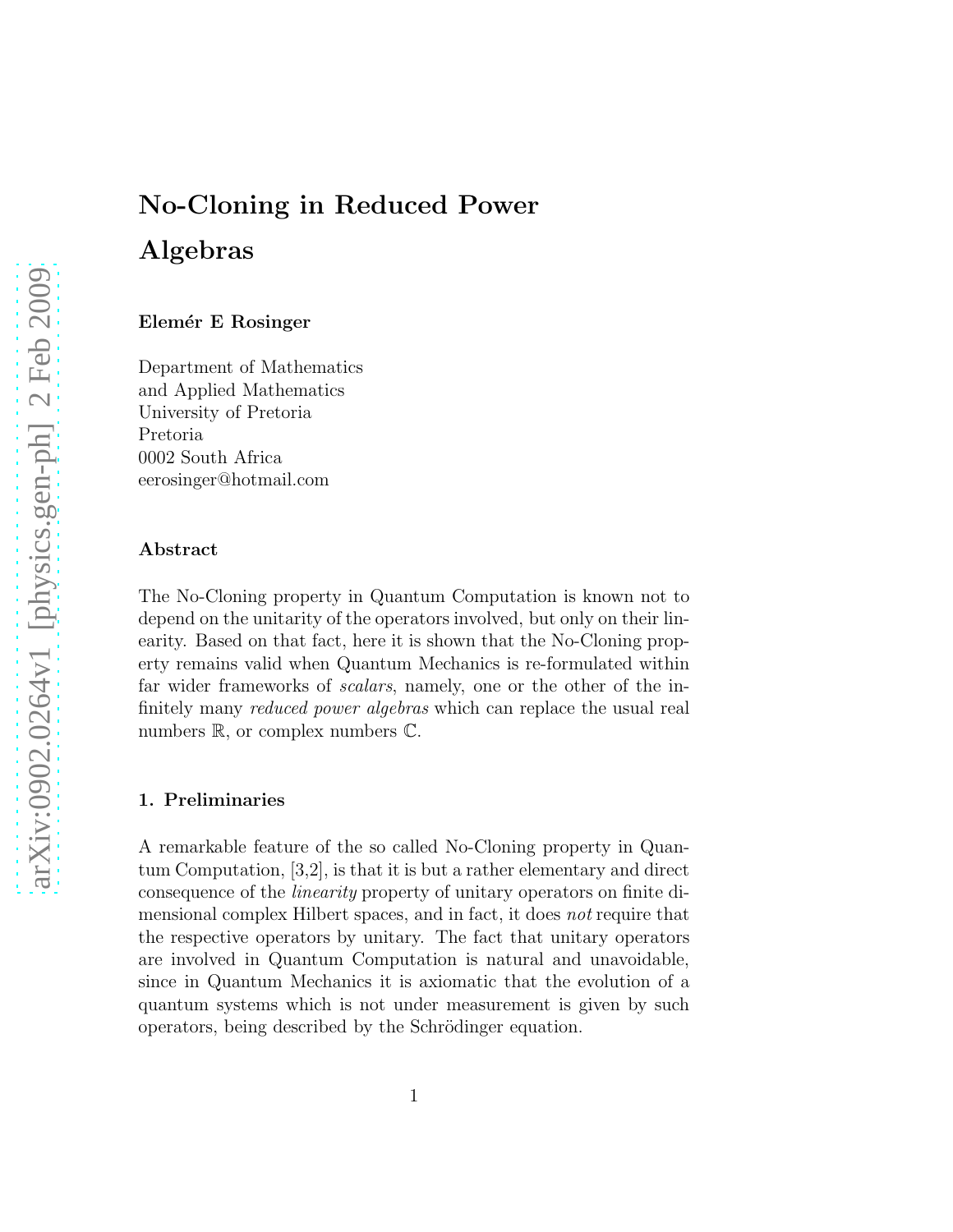Based on the above elementary fact underlying usual No-Cloning, here we shall show that the No-Cloning property remains valid when Quantum Mechanics is re-formulated within what appears to be a far more wide and appropriate framework of scalars, namely, any one of the infinitely many algebras which belong to the class of reduced power algebras,  $[4-12]$ .

One of the essential features of scalars in algebras of reduced powers is that, in addition to being finite, just as the usual real or complex numbers, such scalars in algebras of reduced powers can also be *in*finitesimal, or on the contrary, *infinitely large*. Consequently, vast opportunities for algebraic operations are opened, and also, for appropriate physical interpretations. For instance, one may consider the possibility that the Planck constant  $h$  is a nonzero positive infinitesimal, and/or the speed of light c is positive and infinitely large,  $[12,$ section 4].

# 2. An Extension of the No-Cloning Property

We recall that the field  $\mathbb R$  of usual real numbers can be extended into any of the infinitely many possible so called reduced power algebras  $\mathbb{R}_{\mathcal{F}}$ , where  $\mathcal F$  suitable filters on the set N of natural numbers, see Appendix, and for further details [12, pp. 3-6], [4-11]. Similarly, the field C of usual complex numbers can be extended into any of the infinitely many possible *reduced power algebras*  $\mathbb{C}_{\mathcal{F}}$ . Furthermore, some of these algebras  $\mathbb{R}_{\mathcal{F}}$  and  $\mathbb{C}_{\mathcal{F}}$  are themselves fields, namely, when  $\mathcal{F}$  are ultrafilters on the set  $\mathbb N$  of natural numbers.

Let us now recall that in usual Quantum Computation, a quantum register of one qubit is represented as a vector in the complex Hilbert space  $\mathbb{C}^2$ . And in general, a quantum register of  $n \geq 1$  qubits is represented by the n-fold tensor product

 $(2.1)$   $H_n = \mathbb{C}^2 \otimes \ldots \otimes \mathbb{C}^2 \approx \mathbb{C}^{2^n}$ 

Here, we shall replace such usual quantum registers of  $n \geq 1$  qubits by the larger spaces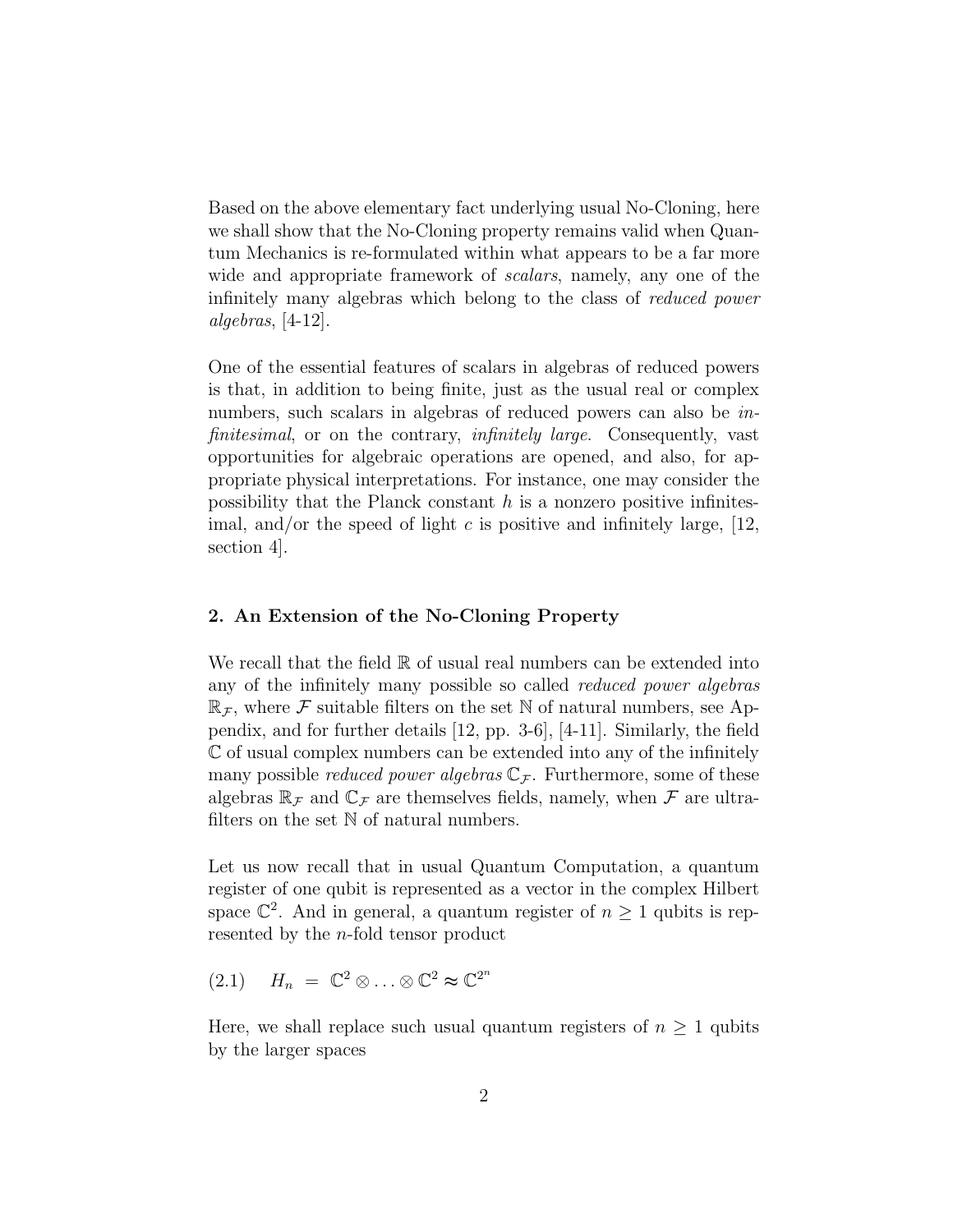$$
(2.2) \quad H_{\mathcal{F},n} = (\mathbb{C}_{\mathcal{F}})^2 \otimes \ldots \otimes (\mathbb{C}_{\mathcal{F}})^2
$$

with  $n \geq 1$  factors, which again are vector spaces over  $\mathbb{C}$ , as can easily be seen in [12, pp. 3-6], [4-11]. Furthermore, they possess an extended scalar product  $(A.20)$  -  $(A.26)$  which gives them properties similar with the usual Hilbert spaces, properties sufficient in order to establish the extended version of the No-Cloning property.

What is important to note is that, since the No-Cloning property does not in fact require the unitarity of the operators involved, but only their linearity, we can proceed with the extension of the No-Cloning property to quantum registers given by the vector spaces  $H_{\mathcal{F}, n}$  in (2.2), without having to consider on them any usual Hilbert space structure, and instead, by only using the above mentioned extended Hilbert space structure of these spaces.

In order to make clear this argument, let us briefly recall the usual No-Cloning property, [3].

First, let us note that, scientists are on occasion giving names to new phenomena in ways which are not thoroughly well considered, and thus may lend themselves to misinterpretation. One such case is, unfortunately, with the term No-Cloning used in Quantum Computation. What is in fact going on here is that, quite surprisingly, quantum computers do not allow the copying of arbitrary qubits. And here by "copying" one means the precise reproduction any finite number of times of a given arbitrary qubit, a reproduction which does not destroy the original qubit which is being reproduced.

Thus a more proper term would be the somewhat longer one of no arbitrary copying.

Yet in spite of that, plenty of copying can be done by quantum computers, as will be seen in the sequel.

In order better to understand the issue, let us start by considering copying classical bits. For that purpose we can use the classical version of the quantum CNOT gate, [2,3], operating this time on bits  $a, b \in$  $\{0,1\}$ , namely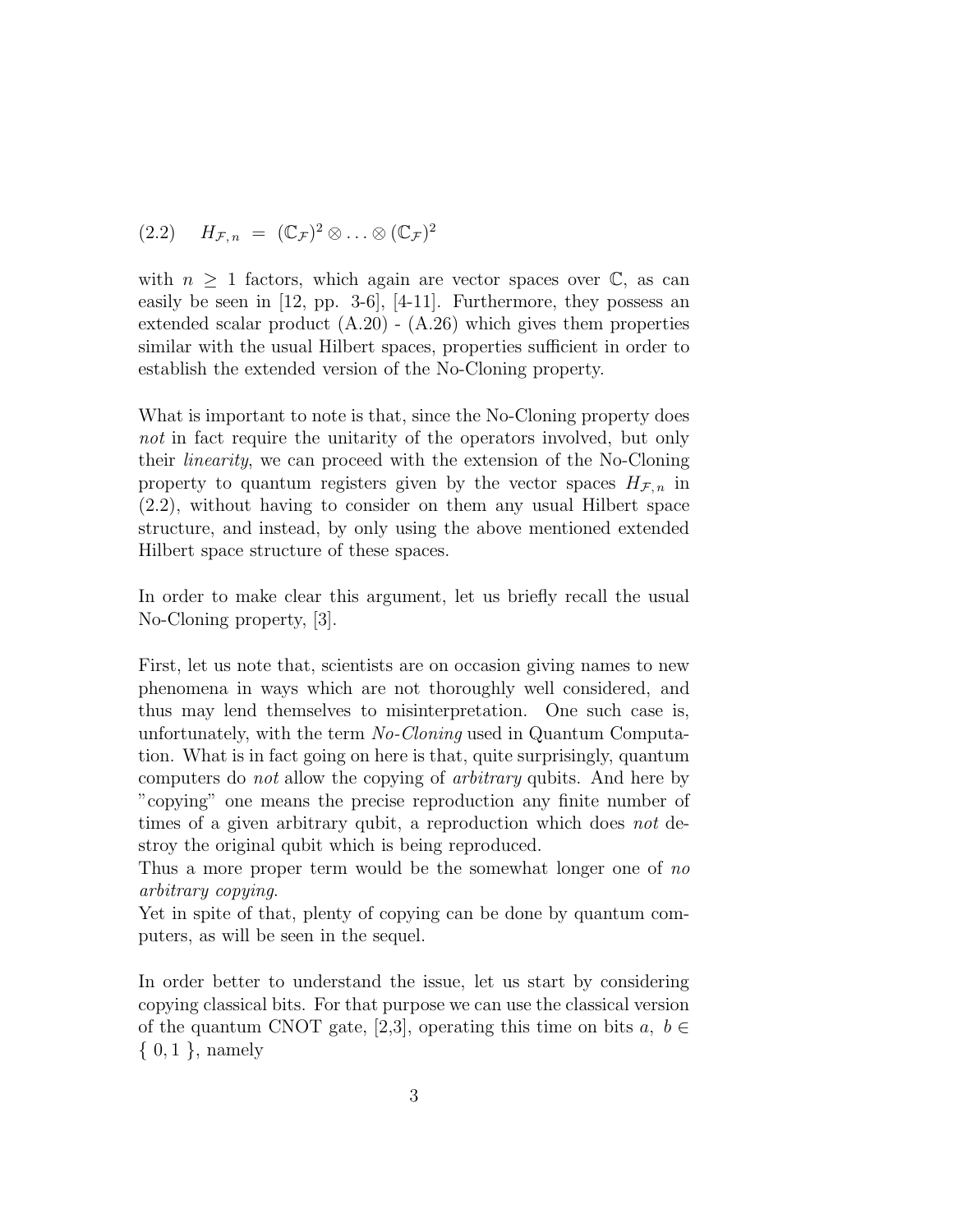

Fig. 2.1.

Now, if we fix  $b = 0$ , then for an arbitrary input bit  $a \in \{0, 1\}$ , we shall obtain as output two copies of a.

Strangely enough, a similar copying of arbitrary quantum bits cannot be performed by quantum systems, as was discovered in 1982 by W K Wooters and W H Zurek, [2,3].

Of course, as well known, [2,3], each qubit contains a double infinity of classical information since it can be an arbitrary point on the Bloch sphere, which is much unlike the situation with one single bit. In this way, the ability to copy arbitrary qubits is considerably more demanding than copying arbitrary classical bits.

Let us now turn to this issue in some more detail. First we present a simple and somewhat intuitive argument. We assume that we have a quantum system S which allows one qubit at input and has one qubit at output. The output facility we shall use as a "blank sheet" on which we want to copy an arbitrary input qubit  $|\psi\rangle \in \mathbb{C}^2$ . We can assume that the initial state of the "blank sheet" at the output is given by a fixed qubit  $| \chi_0 \rangle \in \mathbb{C}^2$ . Thus we start with the setup



Fig. 2.2.

and would like to end up with the setup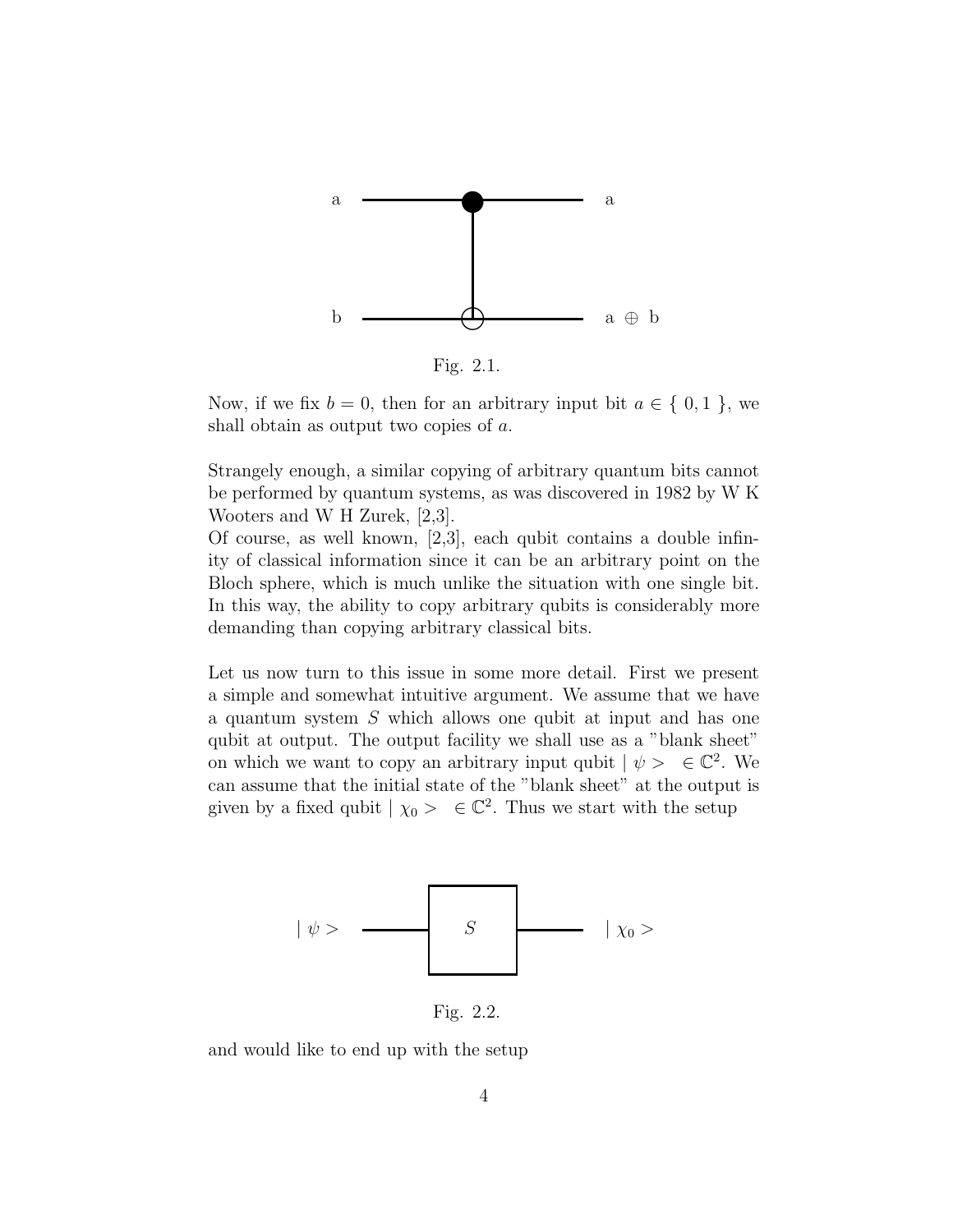

Fig. 2.3.

However, as quantum processes evolve through unitary operators when not subjected to measurement, it means that we are looking for such a unitary operator  $U: \mathbb{C}^2 \otimes \mathbb{C}^2 \longrightarrow \mathbb{C}^2 \otimes \mathbb{C}^2$ , and one which would act according to

(2.3)  $U(\ |\ \psi > \otimes \ |\ \chi_0 > \ ) = |\ \psi > \otimes \ |\ \psi >, \ |\ \psi > \ \in \mathbb{C}^2$ 

Before going further, let us immediately remark here that a unitary operator  $U$ , which therefore is linear, is not likely to satisfy  $(2.3)$ , in view of the fact that this is a *nonlinear* relation in  $| \psi \rangle \in \mathbb{C}^2$ , and in particular, its left hand term is linear in  $|\psi\rangle$ , while its right hand term is a quadratic in  $|\psi\rangle$ .

And now, let us return to a more precise argument. Since  $|\psi\rangle \in \mathbb{C}^2$ is assumed to be arbitrary in  $(2.3)$ , we can write that relation for any  $|\psi_1\rangle, |\psi_2\rangle \in \mathbb{C}^2$ . Thus we obtain

(2.4)  

$$
U(|\psi_1\rangle \otimes |\chi_0\rangle) = |\psi_1\rangle \otimes |\psi_1\rangle
$$

$$
U(|\psi_2\rangle \otimes |\chi_0\rangle) = |\psi_2\rangle \otimes |\psi_2\rangle
$$

Now if we take the inner product of these two relations and recall that U was supposed to be unitary, we obtain

(2.5)  $\langle \psi_1 | \psi_2 \rangle = (\langle \psi_1 | \psi_2 \rangle)^2$ 

which implies that either  $\langle \psi_1 | \psi_2 \rangle = 0$ , or  $\langle \psi_1 | \psi_2 \rangle = 1$ . This means that the two arbitrary quantum states  $|\psi_1\rangle$ ,  $|\psi_2\rangle \in \mathcal{L}$  $\mathbb{C}^2$  are always either orthogonal, or identical from quantum point of view, which is clearly absurd.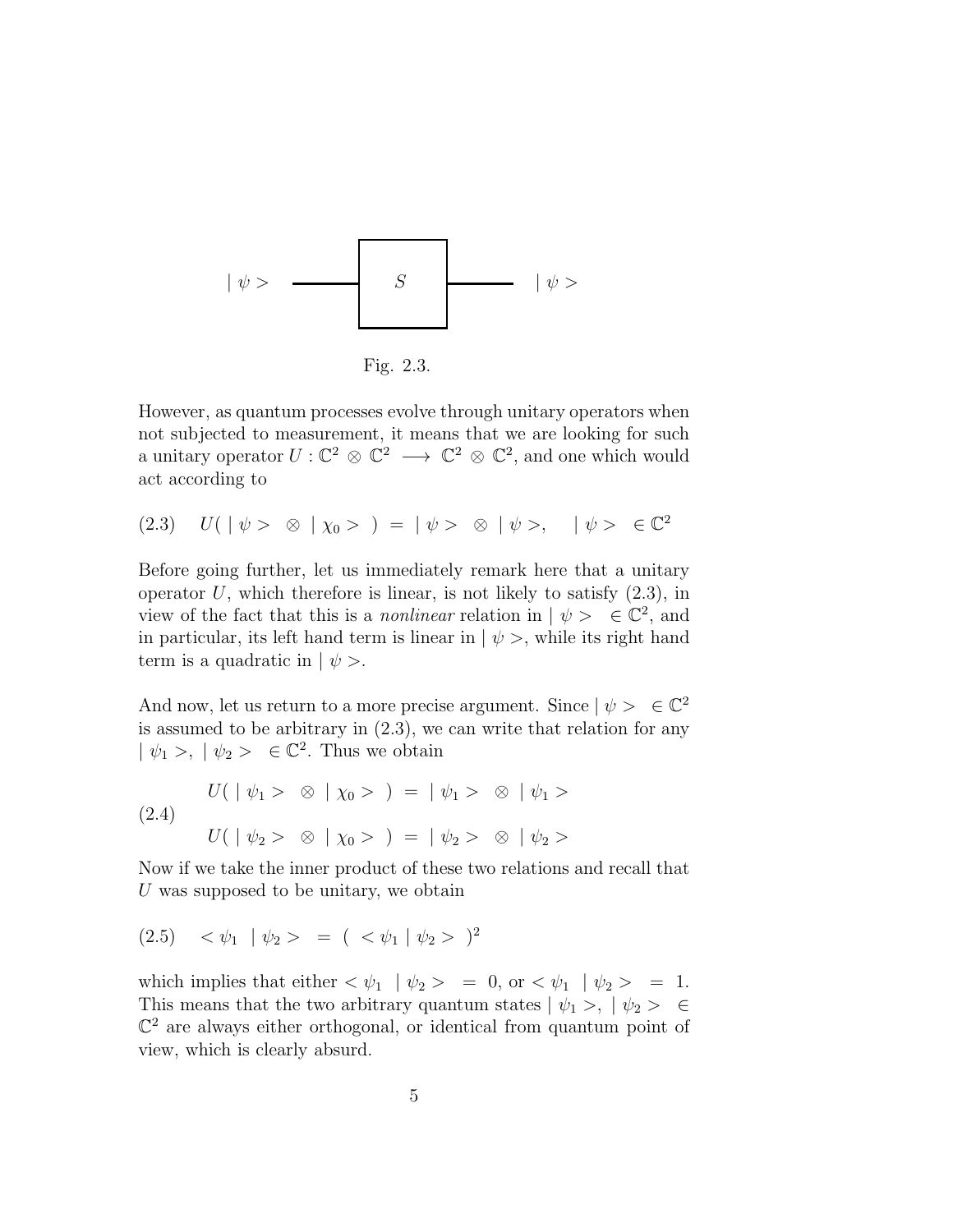The general and rigorous argument is as follows. We consider a quantum system whose state space is  $\mathbb{C}^m$ , for a certain integer  $m \geq 2$ . Further, we fix in this state space an arbitrary orthonormal basis  $| \psi_1 \rangle, \ldots, | \psi_m \rangle \in \mathbb{C}^m$ . Finally, we assume that the state  $|\psi_1\rangle$  will function as the "blank sheet" on which we want to copy arbitrary states  $| \psi \rangle \in \mathbb{C}^m$ .

Then the desired copying machine of arbitrary states in  $\mathbb{C}^m$  will be given by a unitary operator  $U: \mathbb{C}^m \otimes \mathbb{C}^m \longrightarrow \mathbb{C}^m \otimes \mathbb{C}^m$ , for which we have

$$
(2.6) \quad U(|\psi\rangle \otimes |\psi_1\rangle) = |\psi\rangle \otimes |\psi\rangle, \quad |\psi\rangle \in \mathbb{C}^m
$$

And now we can prove that for  $n \geq 2$ , there does not exist such a copying machine U.

Indeed, if we assume that  $n \geq 2$ , then we do have at least the two orthonormal states  $|\psi_1\rangle, |\psi_2\rangle \in \mathbb{C}^m$ . Thus  $(2.6)$  gives

$$
U(|\psi_1 > \otimes | \psi_1 > ) = | \psi_1 > \otimes | \psi_1 >
$$
  
\n
$$
U(|\psi_2 > \otimes | \psi_1 > ) = | \psi_2 > \otimes | \psi_2 >
$$
  
\n
$$
U((|\psi_1 > + | \psi_2 > ) \otimes | \psi_1 > ) =
$$
  
\n
$$
= (|\psi_1 > + | \psi_2 > ) \otimes (|\psi_1 > + | \psi_2 > )
$$

Now the linearity of U gives together with the first two relations above

$$
U((|\psi_1 > + | \psi_2 >) \otimes | \psi_1 >) =
$$
  
(2.8) 
$$
= U(|\psi_1 > \otimes | \psi_1 >) + U(|\psi_2 > \otimes | \psi_1 >) =
$$
  

$$
= |\psi_1 > \otimes | \psi_1 > + | \psi_2 > \otimes | \psi_2 >
$$

Thus (2.8) with the last relation in (2.7) imply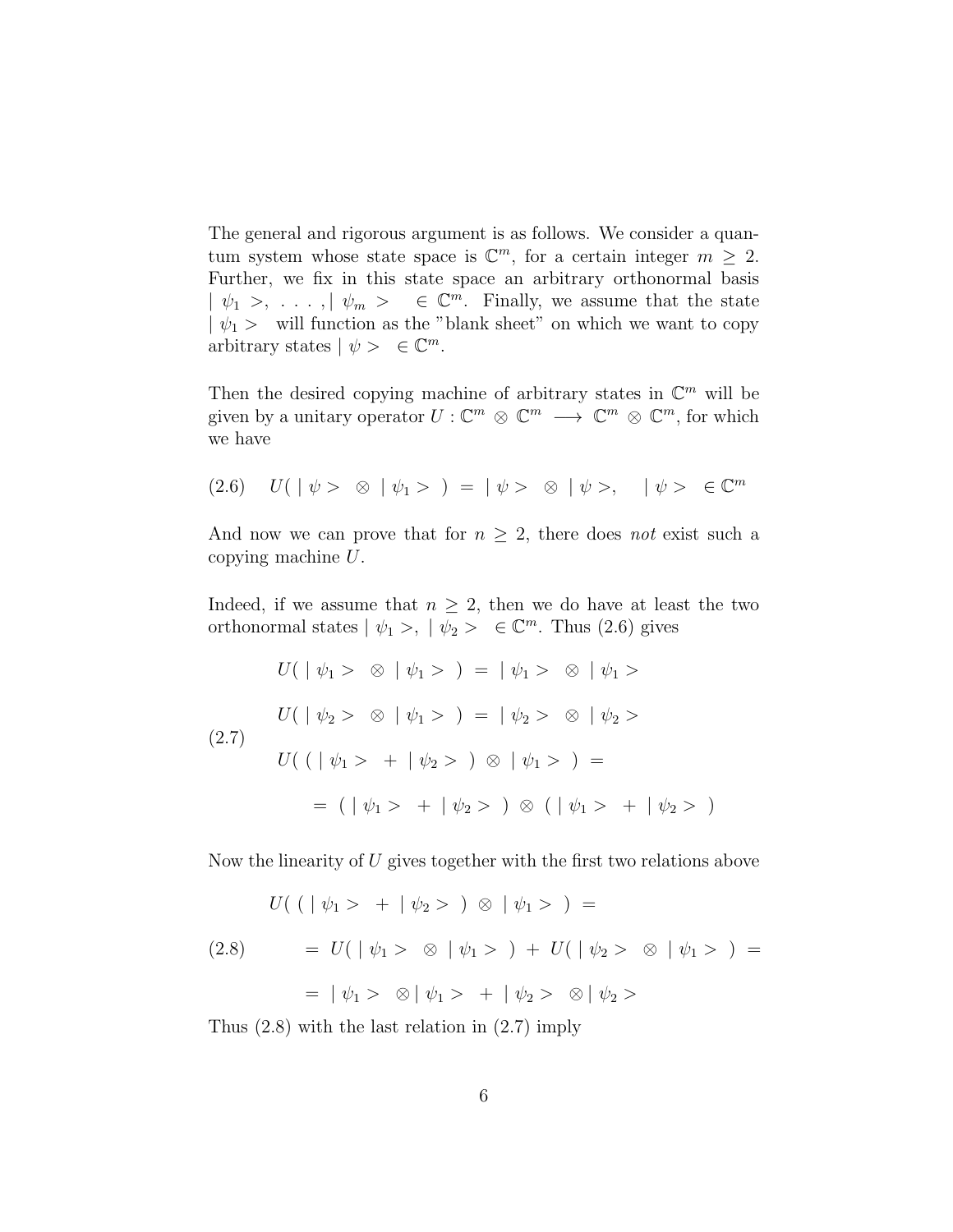(2.9)  
\n
$$
(\ |\psi_1 > + \ |\psi_2 > ) \otimes (\ |\psi_1 > + \ |\psi_2 > ) =
$$
\n
$$
= \ |\psi_1 > \otimes \ |\psi_1 > + \ |\psi_2 > \otimes \ |\psi_2 >
$$

or in other words

$$
(2.10) \quad | \psi_1 > \otimes | \psi_2 > + | \psi_2 > \otimes | \psi_1 > = 0
$$

which is obviously false.

Let us point out two facts with respect to the above no-cloning result.

First, in the more general second proof, we did *not* use the fact that U is unitary, and only made use of its linearity, when we obtained (2.8). In the first proof, on the other hand, the fact that  $U$  is unitary was essential in order to obtain (2.5).

Second, it is important to understand properly the meaning of the above limitation implied by No-Cloning. Indeed, while it clearly does not allow the copying of arbitrary qubits, it does nevertheless allow the copying of a large range of qubits.

For instance, in terms of the second proof, let  $I = \{1, \ldots, n\}$  be the set of indices of the respective orthonormal basis

$$
| \psi_1 >, \ldots, | \psi_n > \in \mathbb{C}^m
$$

Further, let us consider the partially defined function

$$
c: I \times I \longrightarrow I \times I
$$

given by  $c(i, 1) = (i, i)$ , with  $1 \leq i \leq n$ . Then clearly, c is injective on the domain on which it is defined. Therefore,  $c$  can be extended to the whole of  $I \times I$ , so as still to remain injective, and in fact, to become bijective as well. And obviously, there are many such extensions when  $n \geq 2$ .

Now we can define a mapping  $U$  by

$$
U( \mid \psi_i > \otimes \mid \psi_j > ) = \mid \psi_k > \otimes \mid \psi_l >
$$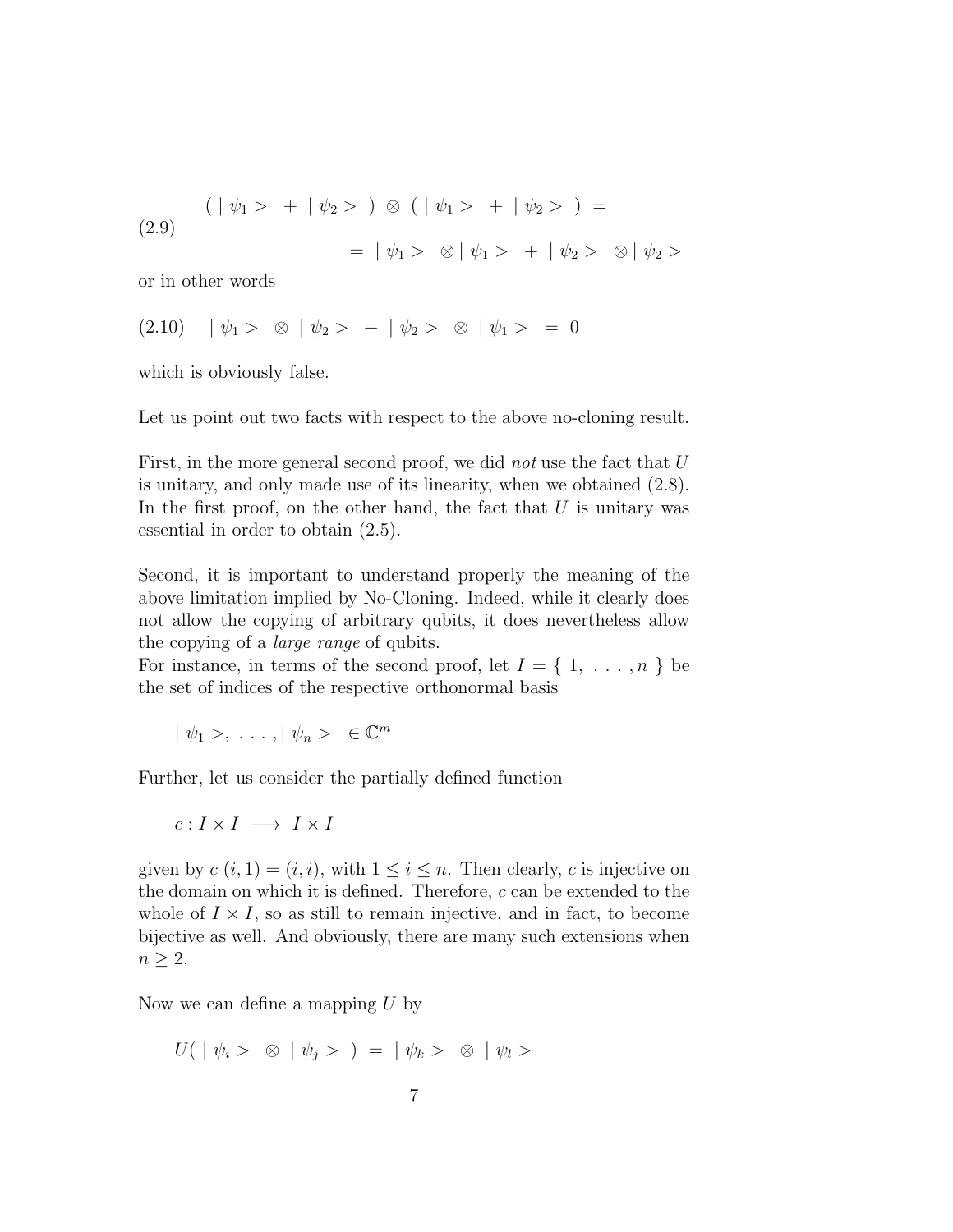where  $1 \leq i, j \leq n$  and  $c(i,j) = (k,l)$ . Since c is bijective on  $I \times I$ , this mapping U will be a permutation of the respective basis in  $\mathbb{C}^m$   $\otimes$   $\mathbb{C}^m$ , therefore it extends in a unique manner to a linear and unitary mapping

 $U: \mathbb{C}^m \; \otimes \; \mathbb{C}^m \; \longrightarrow \; \mathbb{C}^m \; \otimes \; \mathbb{C}^m$ 

And now it follows that

$$
U(\mid \psi_i > \otimes \mid \psi_1 > \cdot) = \mid \psi_i > \otimes \mid \psi_i >, \quad 1 \leq i \leq n
$$

thus indeed U is a copying machine with the "blank sheet"  $|\psi_1\rangle$ , and it can copy onto this "blank sheet" all the qubits in the given orthonormal basis  $|\psi_1 \rangle, \ldots, |\psi_n \rangle$  of  $\mathbb{C}^m$ . And in any such basis, with the exception of the fixed "blank sheet"  $|\psi_1\rangle$ , all the other qubits  $|\psi_2\rangle, \ldots, |\psi_n\rangle$  are arbitrary, within the constraint that together they have to form an orthonormal basis.

Returning now to the extended situation in (2.2), we obtain the following No-Cloning property

### Theorem 2.1. ( Extended No-Cloning )

Given any extended quantum register  $H_{\mathcal{F},n}$ , and  $\psi_1,\ldots,\psi_m \in (\mathbb{C}_{\mathcal{F}})^m$ orthonormal vectors, where  $n, m \geq 2$ . Then there does not exist any linear operator

$$
(2.11) \quad U: (\mathbb{C}_{\mathcal{F}})^m \otimes (\mathbb{C}_{\mathcal{F}})^m \longrightarrow (\mathbb{C}_{\mathcal{F}})^m \otimes (\mathbb{C}_{\mathcal{F}})^m
$$

such that

 $(2.12)$   $U(\psi \otimes \psi_1) = \psi \otimes \psi, \quad \psi \in \mathbb{C}^m$ 

# Proof.

We note that the relations  $(2.7)$  -  $(2.10)$  extend easily to  $(2.11)$ ,  $(2.12)$ .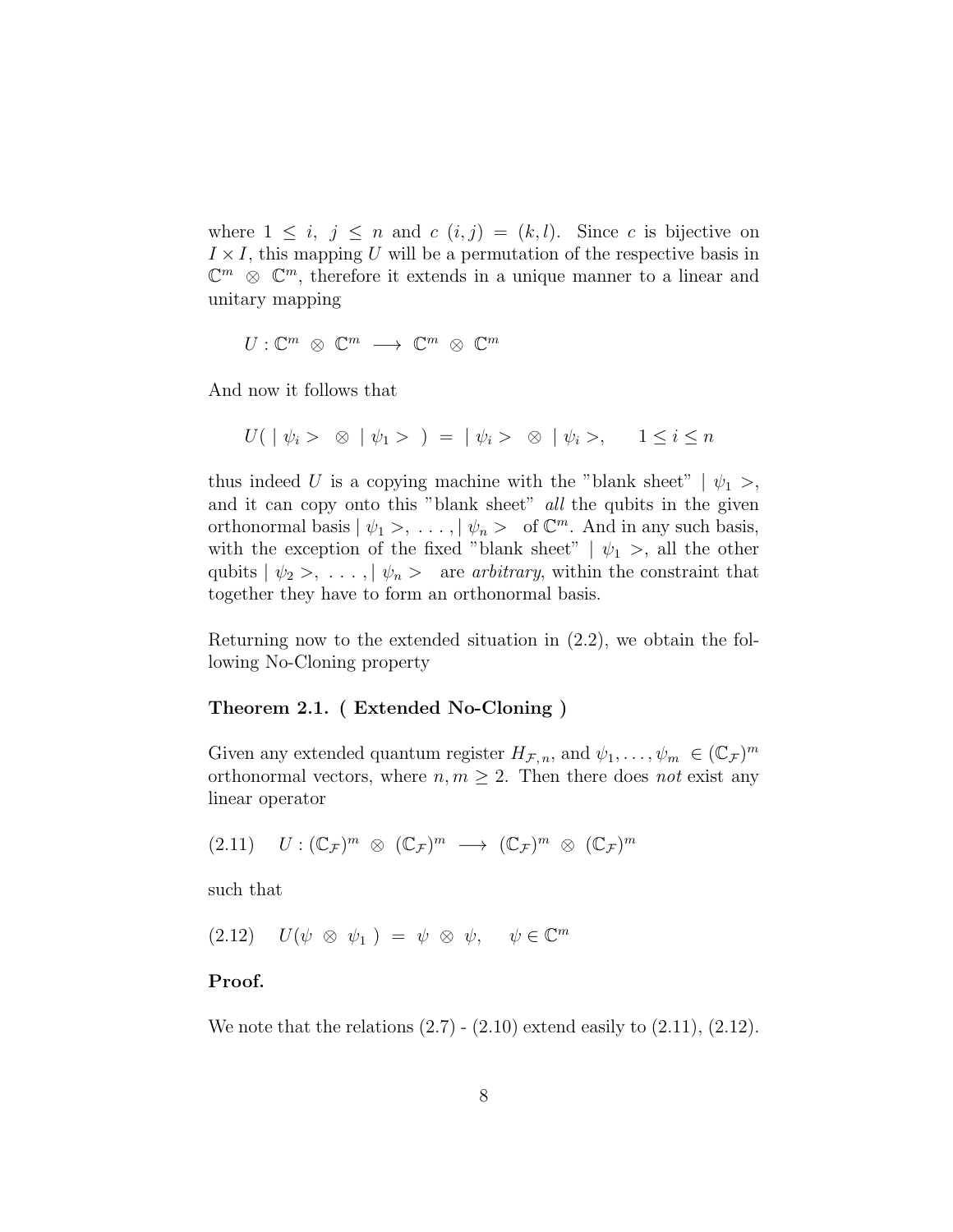# Appendix

For convenience, we shall recall in a particular case the construction, [4-11], as reviewed in [12, pp. 3-6], of reduced power algebras. Given any filter  $\mathcal F$  on  $\mathbb N$ , we define

$$
(A.1) \quad \mathcal{I}_{\mathcal{F}} = \{ v = (v_n)_{n \in \mathbb{N}} \in \mathbb{R}^{\mathbb{N}} \mid \{ n \in \mathbb{N} \mid v_n = 0 \} \in \mathcal{F} \}
$$

which is a *proper ideal* in the algebra  $\mathbb{R}^{\mathbb{N}}$ . Thus we obtain the *reduced* power algebra associated to  $\mathcal F$  as the quotient algebra

$$
(A.2) \qquad \mathbb{R}_{\mathcal{F}} = \mathbb{R}^{\mathbb{N}} / \mathcal{I}_{\mathcal{F}}
$$

Furthermore, this algebra which is commutative, is also a strict extension of the field  $\mathbb R$  of the usual real numbers, according to the embedding of algebras

$$
(A.3) \quad \mathbb{R} \ni x \longmapsto (x, x, x, \ldots) + \mathcal{I}_{\mathcal{F}} \in \mathbb{R}_{\mathcal{F}} = \mathbb{R}^{\mathbb{N}}/\mathcal{I}_{\mathcal{F}}
$$

In a similar manner one can obtain reduced power algebras extending the field  $\mathbb C$  of the usual complex numbers. Namely, let us denote by

$$
(A.4) \quad \mathcal{J}_{\mathcal{F}} = \{ w = (w_n)_{n \in \mathbb{N}} \in \mathbb{C}^{\mathbb{N}} \mid \{ n \in \mathbb{N} \mid w_n = 0 \} \in \mathcal{F} \}
$$

which is a *proper ideal* in the algebra  $\mathbb{C}^{\mathbb{N}}$ . Thus we obtain the *reduced* power algebra associated to  $\mathcal F$  as the quotient algebra

$$
(A.5) \quad \mathbb{C}_{\mathcal{F}} = \mathbb{C}^{\mathbb{N}} / \mathcal{J}_{\mathcal{F}}
$$

Furthermore, this algebra which is commutative, is also a strict extension of the field  $\mathbb C$  of the usual complex numbers, according to the embedding of algebras

$$
(A.6) \quad \mathbb{C} \ni z \longmapsto (z, z, z, \ldots) + \mathcal{J}_{\mathcal{F}} \in \mathbb{C}_{\mathcal{F}} = \mathbb{C}^{\mathbb{N}} / \mathcal{J}_{\mathcal{F}}
$$

We now establish a natural connection between the algebras  $\mathbb{R}_{\mathcal{F}}$  and  $\mathbb{C}_{\mathcal{F}}$ .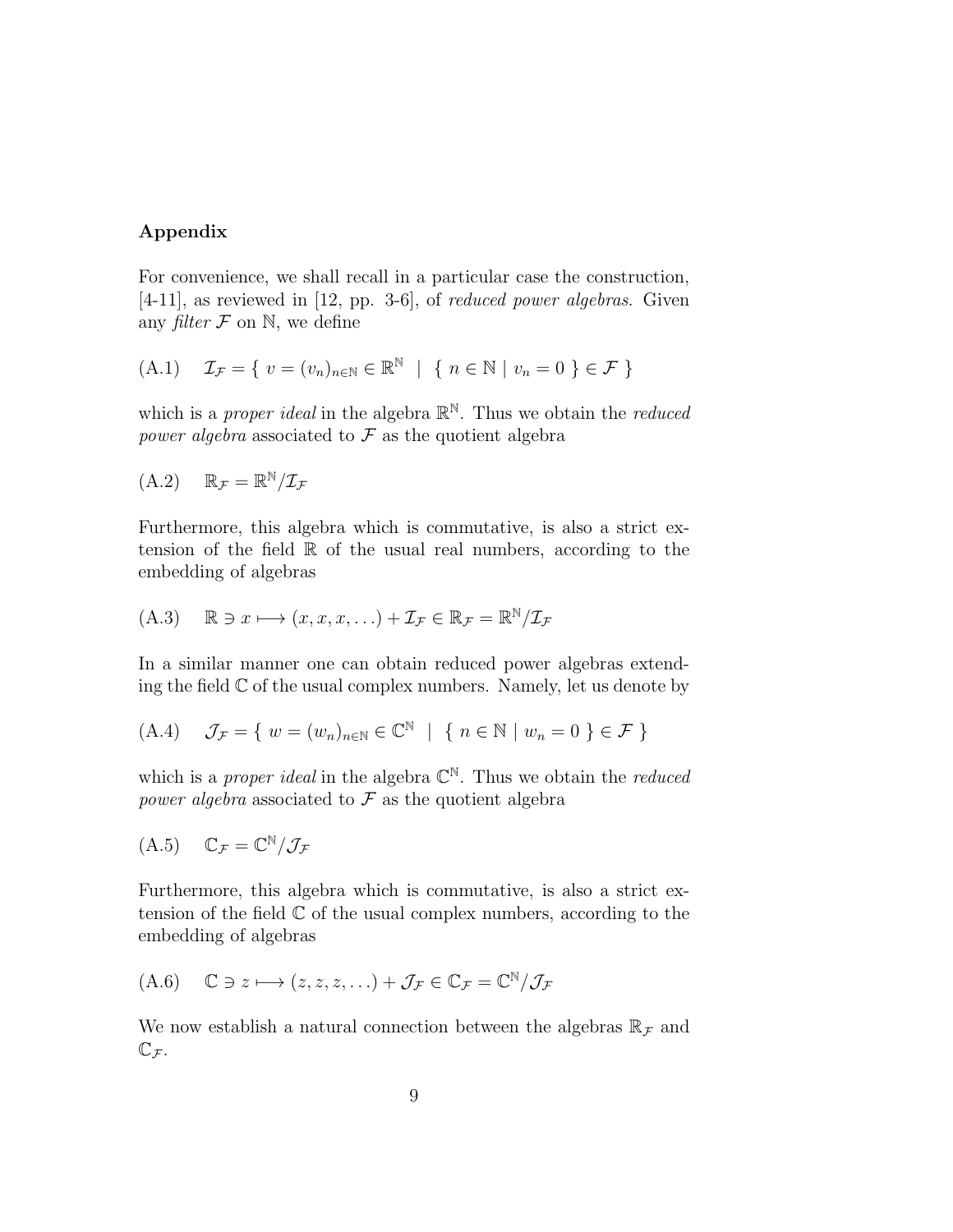In this regard, we note the following connection between the ideals  $\mathcal{I}_{\mathcal{F}}$ and  $\mathcal{J}_{\mathcal{F}}$ . Namely

$$
(A.7)
$$
\n
$$
w = (w_n = u_n + iv_n)_{n \in \mathbb{N}} \in \mathcal{J}_{\mathcal{F}} \iff
$$
\n
$$
\iff u = (u_n)_{n \in \mathbb{N}}, \ v = (v_n)_{n \in \mathbb{N}} \in \mathcal{I}_{\mathcal{F}}
$$

where  $u_n, v_n \in \mathbb{R}$ . It follows that we have the algebra homomorphisms

$$
(A.8) \quad \begin{aligned} Re: \mathbb{C}_{\mathcal{F}} &\ni w = (w_n = u_n + iv_n)_{n \in \mathbb{N}} + \mathcal{J}_{\mathcal{F}} \longmapsto \\ &\longmapsto u = (u_n)_{n \in \mathbb{N}} + \mathcal{I}_{\mathcal{F}} \in \mathbb{R}_{\mathcal{F}} \end{aligned}
$$

$$
(A.9) \quad Im: \mathbb{C}_{\mathcal{F}} \ni w = (w_n = u_n + iv_n)_{n \in \mathbb{N}} + \mathcal{J}_{\mathcal{F}} \longmapsto
$$
\n
$$
\longrightarrow v = (v_n)_{n \in \mathbb{N}} + \mathcal{I}_{\mathcal{F}} \in \mathbb{R}_{\mathcal{F}}
$$

as well as the algebra embeddings

$$
(A.10) \quad \mathbb{R}_{\mathcal{F}} \ni u = (u_n)_{n \in \mathbb{N}} + \mathcal{I}_{\mathcal{F}} \longmapsto u = (u_n)_{n \in \mathbb{N}} + \mathcal{J}_{\mathcal{F}} \in \mathbb{C}_{\mathcal{F}}
$$

(A.11) 
$$
\mathbb{R}_{\mathcal{F}} \ni v = (v_n)_{n \in \mathbb{N}} + \mathcal{I}_{\mathcal{F}} \longmapsto iv = (iv_n)_{n \in \mathbb{N}} + \mathcal{J}_{\mathcal{F}} \in \mathbb{C}_{\mathcal{F}}
$$

Let us also define the surjective linear mapping

$$
\mathbb{C}_{\mathcal{F}} \ni w = (w_n = u_n + iv_n)_{n \in \mathbb{N}} + \mathcal{J}_{\mathcal{F}} \longmapsto
$$
  
(A.12)  

$$
\longmapsto \overline{w} = (\overline{w_n} = u_n - iv_n)_{n \in \mathbb{N}} + \mathcal{J}_{\mathcal{F}} \in \mathbb{C}_{\mathcal{F}}
$$

As a consequence, we obtain

(A.13) 
$$
w = (w_n = u_n + iv_n)_{n \in \mathbb{N}} + \mathcal{J}_{\mathcal{F}} \in \mathbb{C}_{\mathcal{F}}, \quad w = w \implies w \in \mathbb{R}_{\mathcal{F}}
$$

Lastly, we can define the *absolute value* on  $\mathbb{C}_{\mathcal{F}}$ , by the mapping

$$
\mathbb{C}_{\mathcal{F}} \ni z = (w_n = u_n + iv_n)_{n \in \mathbb{N}} + \mathcal{J}_{\mathcal{F}} \longmapsto
$$
\n
$$
(\text{A.14}) \qquad \qquad \longmapsto |z| = (|w_n| = \sqrt{(u_n^2 + v_n^2)})_{n \in \mathbb{N}} + \mathcal{I}_{\mathcal{F}} \in \mathbb{R}_{\mathcal{F}}
$$

Let us denote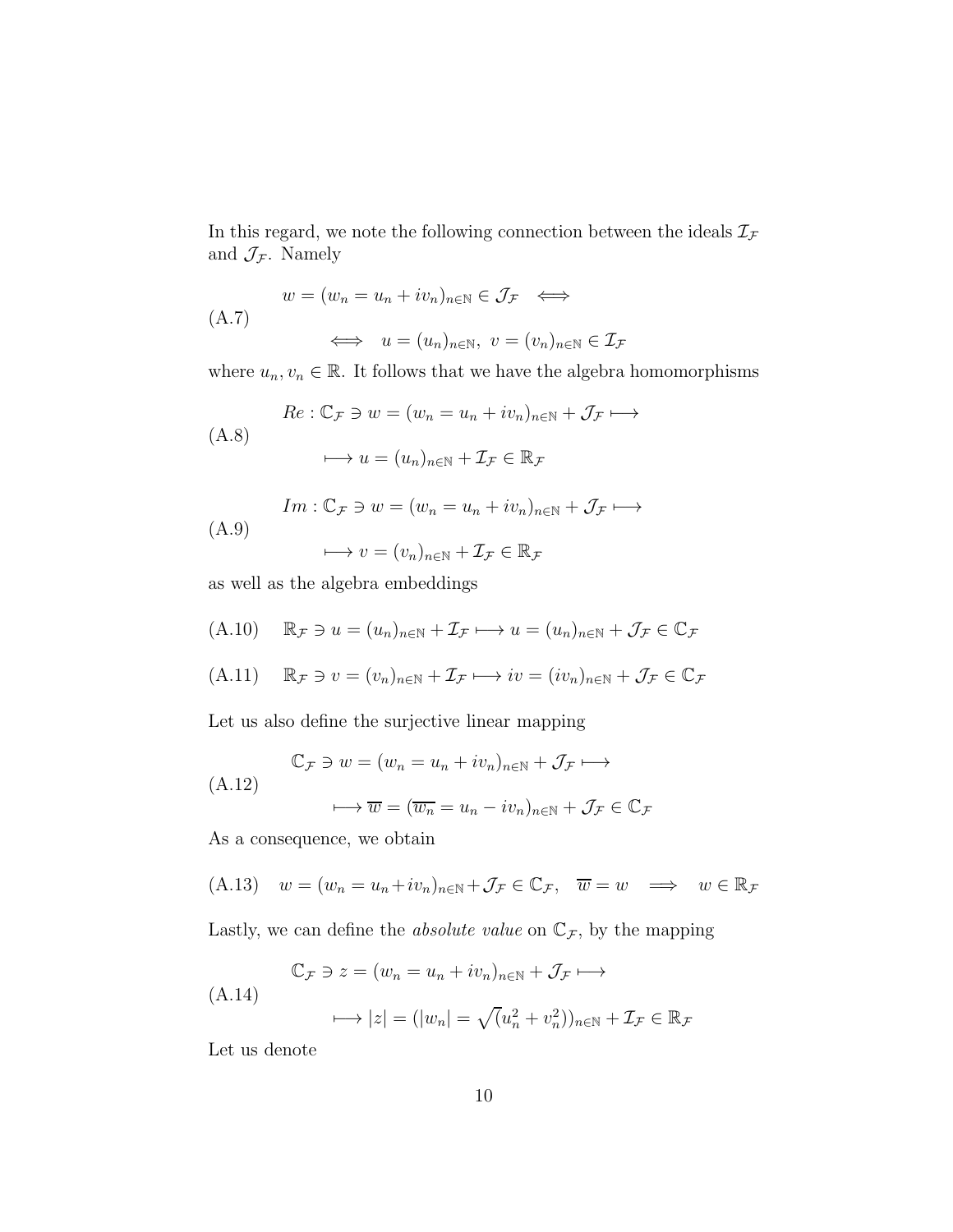$$
(A.15) \quad \mathbb{R}^+_{\mathcal{F}} = \{ u = (u_n)_{n \in \mathbb{N}} + \mathcal{I}_{\mathcal{F}} \in \mathbb{R}_{\mathcal{F}} \mid \{ n \in \mathbb{N} \mid u_n \ge 0 \} \in \mathcal{F} \}
$$

then we obtain the surjective mapping

$$
(A.16) \quad \mathbb{C}_{\mathcal{F}} \ni z \longmapsto |z| \in \mathbb{R}_{\mathcal{F}}^{+}
$$

and for  $z \in \mathbb{C}_{\mathcal{F}}$ , we have

$$
(A.17) \quad |z| = 0 \iff z = 0
$$

Now, in view of (A.8), (A.9), (A.14), we have for  $z \in \mathbb{C}_{\mathcal{F}}$  the relations

$$
(A.18) \quad |Re\,z|, \ |Im\,z| \le |z|
$$

where the partial order  $\leq$  is defined on  $\mathbb{C}_{\mathcal{F}}$  by

$$
(A.19) \quad u \le v \quad \Longleftrightarrow \quad v - u \in \mathbb{R}^+_{\mathcal{F}}
$$

Lastly, for  $m \geq 1$ , we define an *extended scalar product* 

$$
(A.20) \quad <,>:(\mathbb{C}_{\mathcal{F}})^m \times (\mathbb{C}_{\mathcal{F}})^m \longrightarrow \mathbb{C}_{\mathcal{F}}
$$

by

(A.21) 
$$
\langle (z_1, \ldots, z_m), (w_1, \ldots, w_m) \rangle = \overline{z_1} w_1 + \ldots + \overline{z_m} w_m \in \mathbb{C}_{\mathcal{F}}
$$
  
for  $\psi = (z_1, \ldots, z_m), \ \chi = (w_1, \ldots, w_m) \in (\mathbb{C}_{\mathcal{F}})^m$ .

Then this extended scalar product has the properties

 $(A.22)$  It is linear over  $\mathbb{C}_{\mathcal{F}}$ , therefore also over  $\mathbb{C}$ , in the second argument.

$$
(A.23) \quad \langle \chi, \psi \rangle = \overline{\langle \psi, \chi \rangle}, \quad \psi, \chi \in (\mathbb{C}_{\mathcal{F}})^m
$$

$$
(A.24) \quad <\psi, \psi> \in \mathbb{R}^+_F, \quad \psi \in (\mathbb{C}^{\mathbb{C}})^m
$$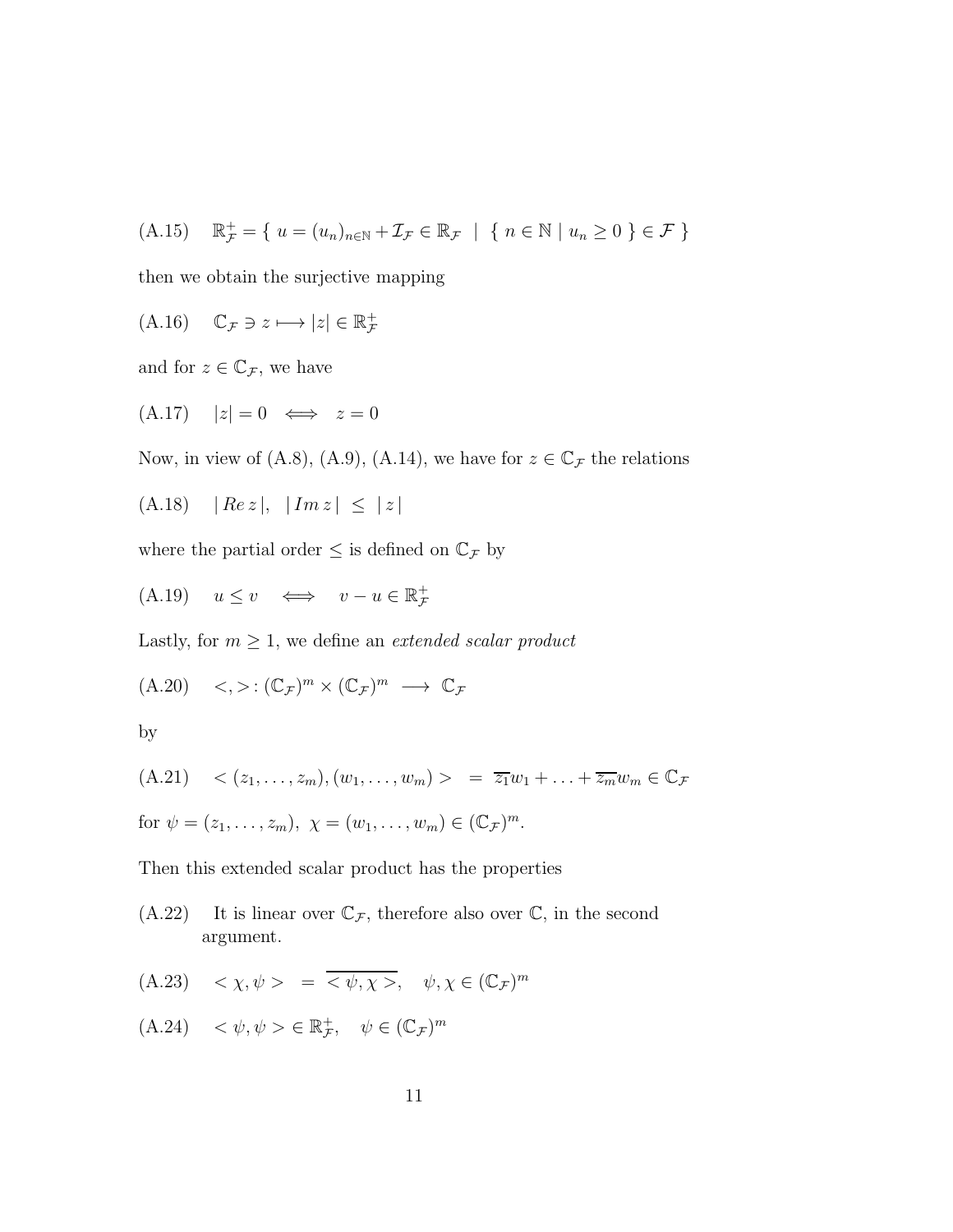and for  $\psi \in (\mathbb{C}_{\mathcal{F}})^m$ , one has

$$
(A.25) \quad <\psi,\psi> = 0 \iff \psi = 0 \in (\mathbb{C}_{\mathcal{F}})^m
$$

Also, we have the extension of the classical Schwartz inequality

(A.26) 
$$
| \langle \psi, \chi \rangle | \leq \langle \psi, \psi \rangle^{1/2} \langle \chi, \chi \rangle^{1/2}, \quad \psi, \chi \in (\mathbb{C}_{\mathcal{F}})^m
$$

Two vectors  $\psi, \chi \in (\mathbb{C}_{\mathcal{F}})^m$  are called *orthogonal*, if and only if <  $\psi, \chi > = 0.$ 

Two orthogonal vectors  $\psi, \chi \in (\mathbb{C}_{\mathcal{F}})^m$  are called *orthonormnal*, if and only if  $\langle \psi, \psi \rangle = \langle \chi, \chi \rangle = 1$ .

# References

- [1] Gillespie D T : A Quantum Mechanics Primer, An Elementary Inroduction to the Formal Theory of Nonrelativistic Quantum Mechanics. Open University Set Book, International Textbook Company Ltd., 1973, ISBN 0 7002 2290 1
- [2] Nielsen M A, Chuang I L : Quantum Computation and Quantum Information. Cambridge Univ. Press, 2000
- [3] Rosinger E E : Basics of Quantum Computation (Part I) [arxiv:quant-ph/0407064](http://arxiv.org/abs/quant-ph/0407064)
- [4] Rosinger E E : What scalars should we use ? [arXiv:math/0505336](http://arxiv.org/abs/math/0505336)
- [5] Rosinger E E : Solving Problems in Scalar Algebras of Reduced Powers. [arXiv:math/0508471](http://arxiv.org/abs/math/0508471)
- [6] Rosinger E E : From Reference Frame Relativity to Relativity of Mathematical Models : Relativity Formulas in a Variety of non-Archimedean Setups. [arXiv:physics/0701117](http://arxiv.org/abs/physics/0701117)
- [7] Rosinger E E : Cosmic Contact : To Be, or Not To Be Archimedean ? [arXiv:physics/0702206](http://arxiv.org/abs/physics/0702206)